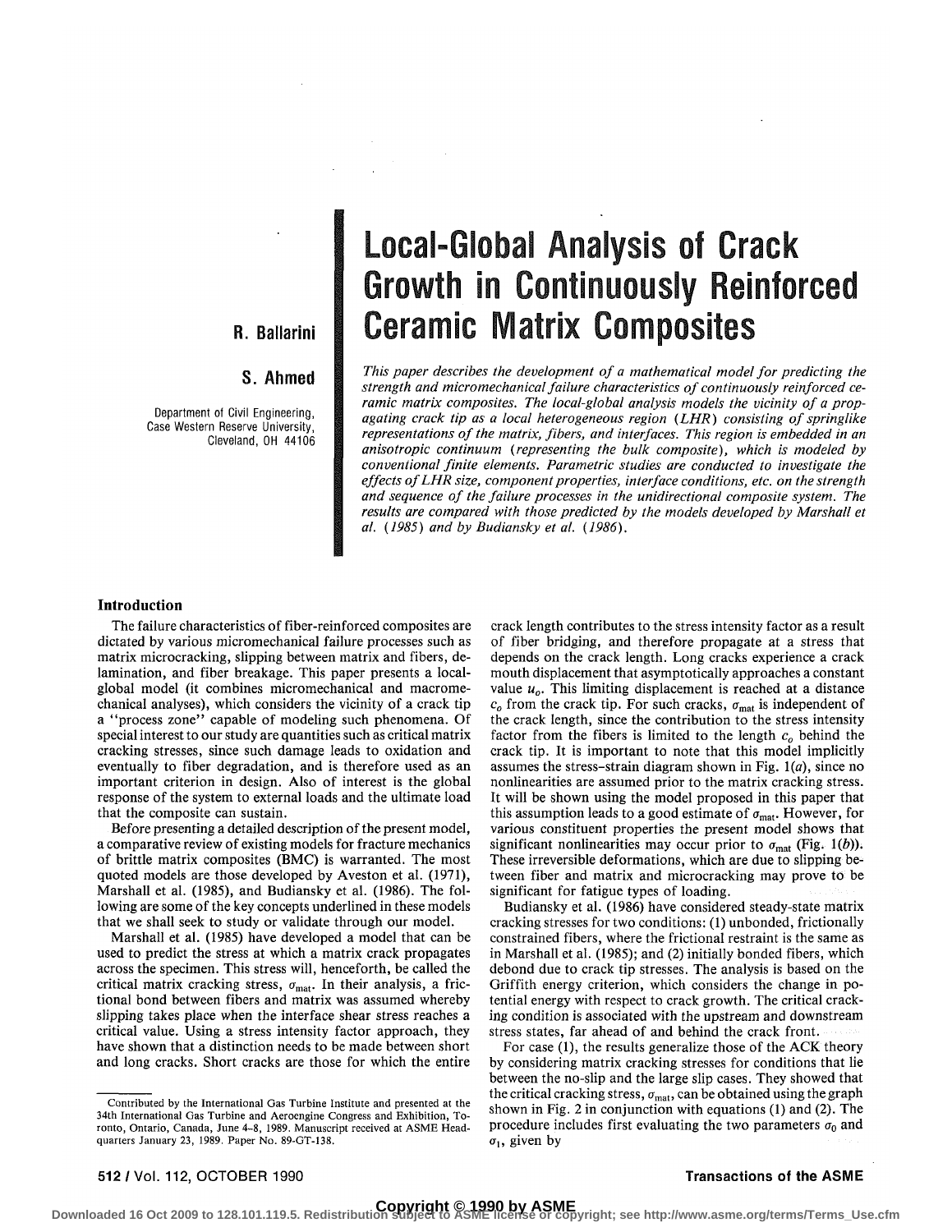

**Fig. 2 Graph from Budiansky et al., for calculating matrix cracking stress** 

$$
\frac{\sigma_0}{E} = B \left[ \frac{6v_f^2 E_f}{v_m^2 E (1 + v_m)} \right]^{1/4} \left[ \frac{G_m}{r E_m} \right]^{1/2}
$$
(1)

$$
\frac{\sigma_1}{E} = \left[ \frac{6 v_f^2 E_f \tau_0}{v_m E E_m} \right]^{1/3} \left[ \frac{G_m}{r E_m} \right]^{1/3} \tag{2}
$$

where  $B$  is a utility constant given by

$$
B = \left[\frac{2v_m^3}{-6\ln(v_j) - 3v_m(3 - v_j)}\right]^{1/4}
$$

 $E_f$  and  $E_m$  are the Young's moduli of the fiber and matrix,  $E$ 

# **Journal of Engineering for Gas Turbines and Power Manufacture 1990, Vol. 112 / 513**



**Fig. 3 Local heterogeneous region (LHR) and its components** 

is the composite modulus using the rule of mixtures, *v* is the Poisson ratio,  $v_f$  and  $v_m$  are fiber and matrix volume fractions, respectively, *r* is the fiber radius, *Gm* is the critical strain energy release rate of the matrix, and  $\tau_0$  is the interface shear strength.

It is observed that for  $\sigma_1/\sigma_0 \leq 1.0$ , the ACK expression for large slip cracking stress is recovered, i.e.,

$$
\sigma_{\text{mat}} = \left[ \frac{6 v_f^2 E_f \tau_0 (K_{IC}^M)^2 (1 - v_m^2)}{v_m E_m^3 E r} \right]^{1/3} E \tag{3}
$$

where  $(K_{IC}^M)$  is the fracture toughness of the matrix. The ratio  $\sigma_1/\sigma_0$  is then calculated and Fig. 2 is used to obtain the corresponding value of  $\sigma_{\text{mat}}/\sigma_0$ .

For bonded-debonding fibers, the following expression was derived:

$$
\frac{\sigma_{\text{mat}}}{\sigma_0} = \left\{ \frac{1 + \frac{4v_f}{v_m} \left(\frac{l_d}{r}\right) \left(\frac{G_d}{G_m}\right)}{1 + \frac{B^2}{v_m} \left[\frac{6E}{(1 + v_m)E_f}\right]^{1/2} \left(\frac{l_d}{r}\right)} \right\}^{1/2} \tag{4}
$$

where  $l_d$  is the debond length and  $G_d$  is the critical energy release rate of the interface.

Expressions for the slip length  $l_s$  (case (1)) and debond length  $\mathbf{l}_d$  (case (2)) will be discussed subsequently.

This paper presents the preliminary results obtained using a model that can be used to predict the fracture characteristics of reinforced ceramic matrix composites. This model has been used to simulate an experiment in which a notched specimen is subjected to tensile stresses. The results are compared to those obtained using the aforementioned models.

# **Local Model**

The local heterogeneous region (LHR) shown in Fig. 3 con-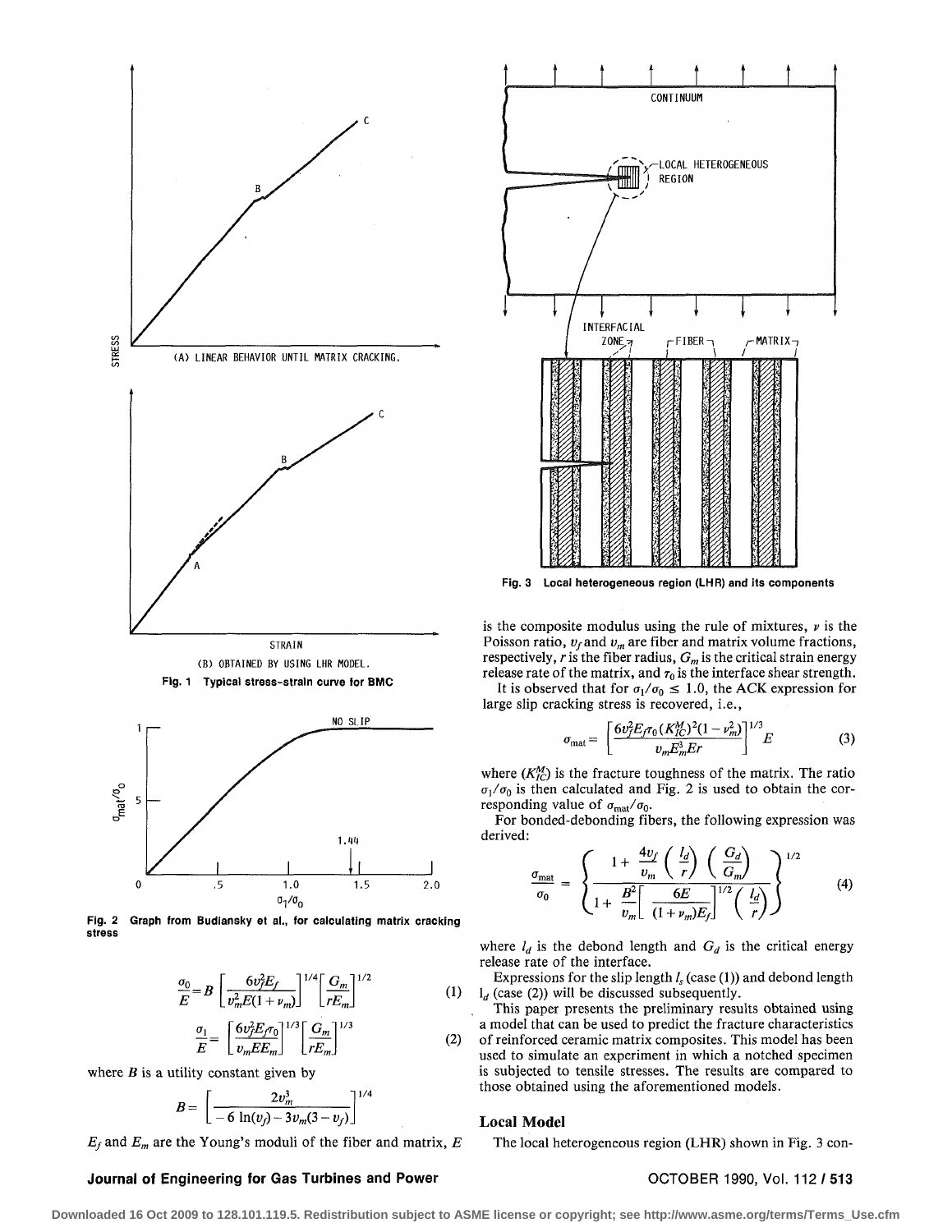

sists of three distinct components: fibers, matrix, and fibermatrix interface. Following Kanninen et al. (1977), each component is assumed homogeneous and isotropic and is modeled by a succession of rectangular spring elements (Fig. 4).

Each LHR spring element consists of four extensional springs and one rotary spring at each of the corner nodes. Each node has two degrees of freedom as shown in Fig. 5. An assembly of such elements behaves like a homogeneous anisotropic continuum in a state of plane deformation.

The stiffness matrix of a LHR element is given by

$$
\{F\} = [K] \{d\} \tag{5}
$$

where  $\{F\}$  is the nodal force vector,  $[K]$  is the element stiffness matrix, and *[d]* is the nodal displacement vector.

The LHR element spring stiffnesses are related to the elastic properties of the material. The derivations for the spring stiffnesses and for the LHR stiffness matrix are given in Appendix A.

Each LHR fiber and matrix element is capable of fracturing in either of the four possible modes shown in Fig. 6. Modes 1 and 2 correspond to crack growth in the *x* direction by an amount *a/2,* while modes 3 and 4 represent cracking in the *y*  direction within the element by a length of *b/2,* where *a* and *b* are the length and width, respectively, of an LHR element. These damage lengths have been used for the sake of simplicity in representing fracture events in the LHR elements. Each event contributes to a loss of stiffness of the element, and consequently leads to a change in the strain energy,  $\Delta E_s$ , given by

$$
\Delta E_s = \frac{\{u\}^T[\delta K](u)}{2\Delta c} \tag{6}
$$

where  $\{u\}$  is the displacement vector of the element,  $[\delta K]$  is

### 514 / Vol. 112, OCTOBER 1990 **Transactions of the ASME**



the change in the element stiffness due to a fracture event, and Ac is the length of the crack in the element, i.e., *a/2* or *b/2.*  The above relationship is derived in Appendix B.

It is assumed that for each material (fiber and matrix) a critical rupture energy is known. This provides a decision rule for breakage in each separate element of the LHR.

. For purposes of comparison with the results of Marshall et al. (1985), preliminary simulations were conducted assuming that fiber slipping occurs at a critical shear stress  $\tau_0$ . In subsequent studies, more realistic modeling, which includes delamination and an elastic-plastic friction model, will be employed.

# **Local-Global Model**

A schematic representation of a typical local-global model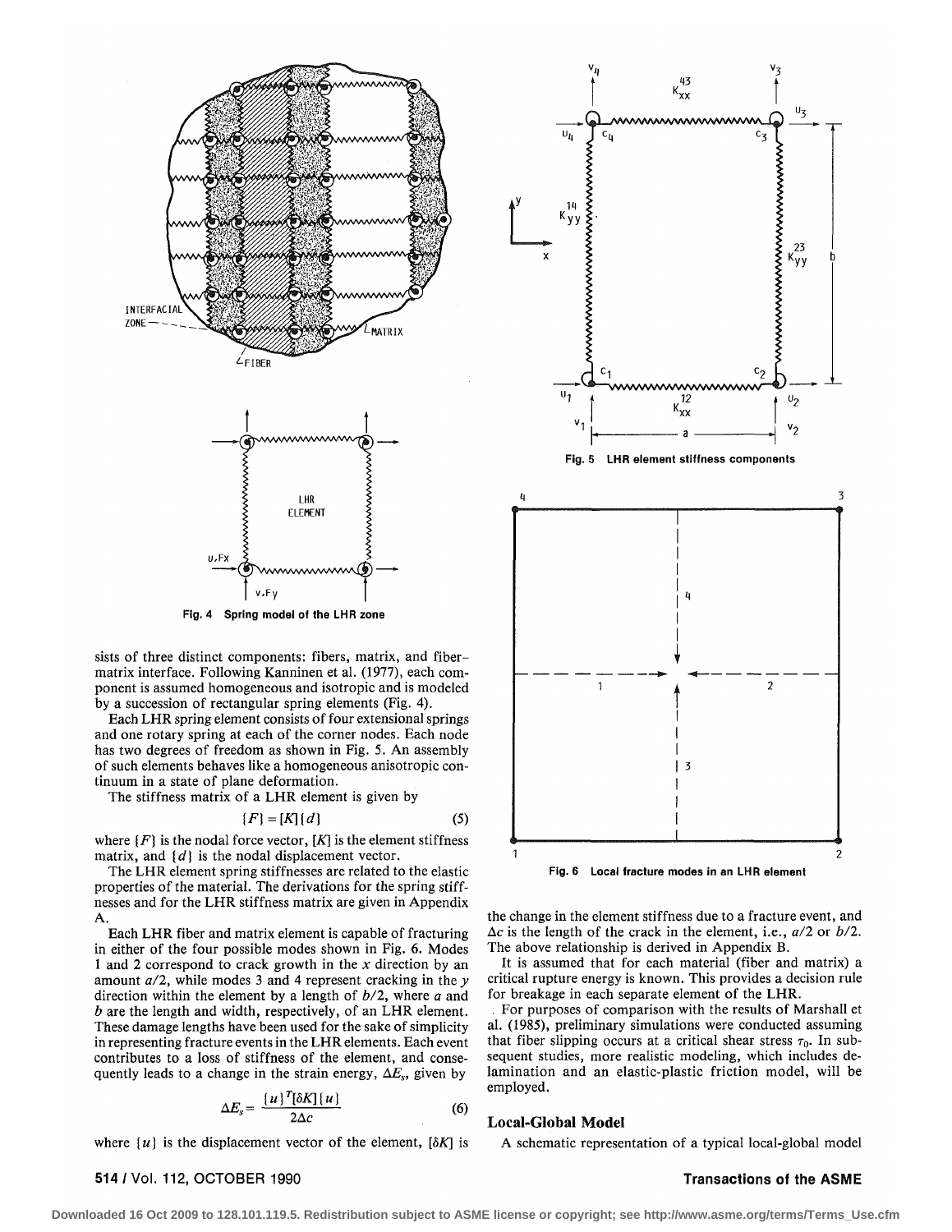

**Fig. 7 Schematic of the LHR zone embedded in the finite element mesh (not to scale)** 

**Table 1 Constitutive material properties** 

| Constituent                             | Young's<br>modulus,<br>GPa | Poisson's<br>ratio | $K_{\text{IC}}$ ,<br>$MPa$ $\sqrt{m}$ |
|-----------------------------------------|----------------------------|--------------------|---------------------------------------|
| SiC fibers<br>SigN4 matrix<br>Interface | 390<br>206<br>206          | 0.3<br>. 3<br>. 3  | 5.0<br>4.6                            |

is shown in Fig. 7 (not to scale). The notched composite specimen modeled has a length  $l = 20$  cm and width  $w = 5$  cm. The LHR surrounds the crack tip and is embedded in the bulk anisotropic composite, discretized by standard four-node constant strain isoparametric finite elements. The LHR and the outer zone are coupled through the enforcement of displacement compatibility at the nodes between the LHR and standard finite elements.

### **Analysis**

The specimen is loaded incrementally in tension perpendicular to the crack plane and parallel to the direction of the fibers. Displacements are evaluated at every nodal point in the LHR, and the strain energy associated with each possible rupture event in every LHR element is calculated. The critical



**Fig. 8** Effect of LHR length on  $\sigma_{\text{mat}}$  and  $\sigma_{\text{ult}}$  ( $v_f = 0.4$ ,  $\tau_o = 10$  MPa, K $\frac{M}{C}$  $= 4.6$  MPa  $\sqrt{m}$ ).

rupture energies of the fiber and matrix elements are obtained from their fracture toughnesses as follows:

$$
(E_{cr}^{m,f}) = \frac{(K_{IC}^{M,F})^2}{(E)_{m,f}} \times (\Delta c) \times (1 - \nu_{m,f}^2)
$$
 (7)

where  $K_{IC}^M$  ( $K_{IC}^F$ ) is the fracture toughness of the matrix (fiber) material,  $E_{cr}^{m}$  ( $E_{cr}^{f}$ ) is the critical energy for a given length of damage growth within the matrix (fiber) LHR element; and  $\nu_m$  ( $\nu_f$ ) is the Poisson ratio of the matrix (fiber).

The critical regions, if any exist, are allowed to fracture in any one of the four modes described earlier and appropriate modifications are made in the LHR stiffness matrix.

As stated earlier, failure of the interface elements is based on the maximum interfacial shear stress criterion. For each load level, the shear stress  $\tau_{xy}$  is computed in every LHR interface element and this value is compared to the prescribed critical shear stress  $\tau_0$ . If  $\tau_{xy} < \tau_0$  (no-slip condition) relative displacement between the fiber and matrix is constrained. For elements where  $\tau_{xy} \geq \tau_0$ , the fiber is allowed to slip through the matrix and appropriate changes are made in the shear stiffness of the interface element so that slip takes place at a constant shear stress  $\tau_{xy} = \tau_0$ .

The solution procedure is repeated for the next load increment to reflect additional local rupture events. The progression of the main crack through the matrix (and eventually through the fibers) is followed by expanding the LHR zone continuously. The load at which the LHR elements begin to fail without any further increment of load is recorded as the ultimate strength of the composite. This is generally found to occur at a stage when the main crack has broken through four (or sometimes fewer) successive fibers.

### **Results**

**Physical Properties and Parameters.** Most of the results presented in this paper assume material properties (refer to Table I) obtained from the following sources: Weeton et al. (1986), DiCarlo (1984), and Bubsey et al. (1983).

Two fiber volume fractions were considered, 0.2 and 0.4. These values were consistent with the properties of the anisotropic bulk composite:

### **Journal of Engineering for Gas Turbines and Power Manufacture 1990, Vol. 112 / 515 <b>COTOBER 1990, Vol. 112 / 515**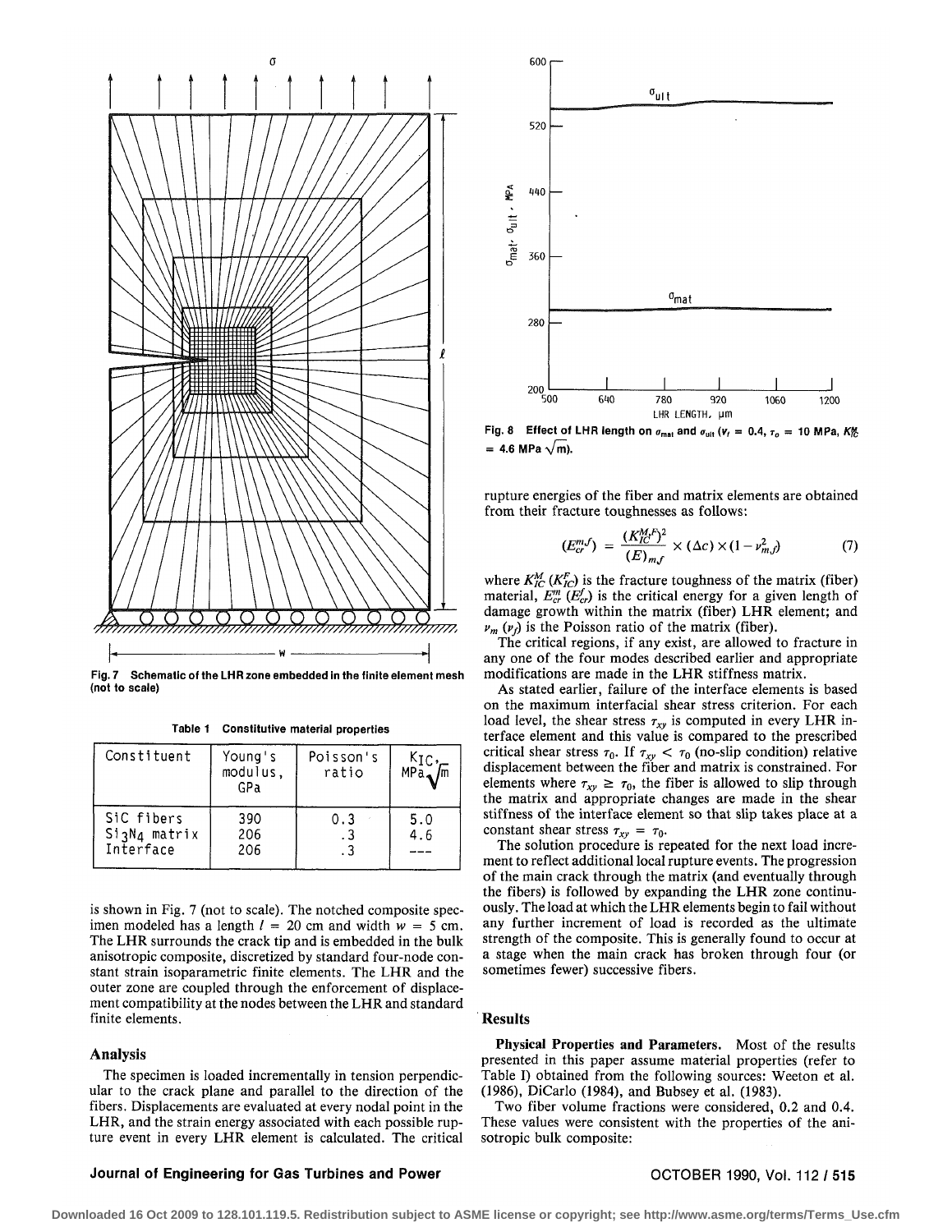

**Fig. 9** Variation of  $\sigma_{\text{mat}}$  with crack length  $c$  ( $\tau_0 = 10$  MPa,  $K_E^M = 4.6$ **MPa**  $\sqrt{m}$ ,  $v_f = 0.4$ 



**Fig. 10** Variation of  $\sigma_{\text{mat}}$  and  $\sigma_{\text{ult}}$  with K $\frac{M}{C}$  ( $\tau_0$  = 10 MPa,  $v_f$  = 0.4)

 $v_f = 0.2$ :  $E_{yy} = 242.8$  GPa;  $E_{xx} = 227.47$  GPa;  $v_{xy} = 0.3$ ;  $G_{xy} = 100.42$  GPa  $v_f = 0.4$ :  $E_{yy} = 279.6$  GPa;  $E_{xx} = 253.92$  GPa;  $v_{xy} = 0.3$ ;  $G_{xy} = 112.93$  GPa

The interface shear strength,  $\tau_0$ , was varied in the practical range of 0 to 10 MPa. The fracture toughness of the matrix was also varied from 1.0 to 5.0 MPa  $\sqrt{m}$ .

The diameter of the SiC fibers (2r) was taken as 100  $\mu$ m. Assumption of regular hexagonal packing arrangement gave an interfiber distance of about 213 and 150  $\mu$ m (center to center)

# **516** / Vol. 112, OCTOBER 1990 **Transactions of the ASME**



**Fig.** 11 Variation of  $\sigma_{\text{mat}}$  and  $\sigma_{\text{ult}}$  with  $\tau_0$  (K $\frac{M}{C}$  = 4.6 MPa  $\sqrt{m}$ ,  $v_f = 0.4$ )





for volume fractions of 0.2 and 0.4, respectively. The interface was assumed to have a nominal thickness of 5  $\mu$ m.

To investigate the convergence of the local-global model, ultimate and matrix cracking stresses were studied for various LHR sizes. Figure 8 shows the effect of starting LHR size on the ultimate stress  $\sigma_{ult}$  and the critical matrix cracking stress,  $\sigma_{\text{mat}}$ . Convergence is observed for LHR lengths greater than about 1000  $\mu$ m and hence LHR sizes of the order of 1000 to 1500  $\mu$ m were used throughout the study.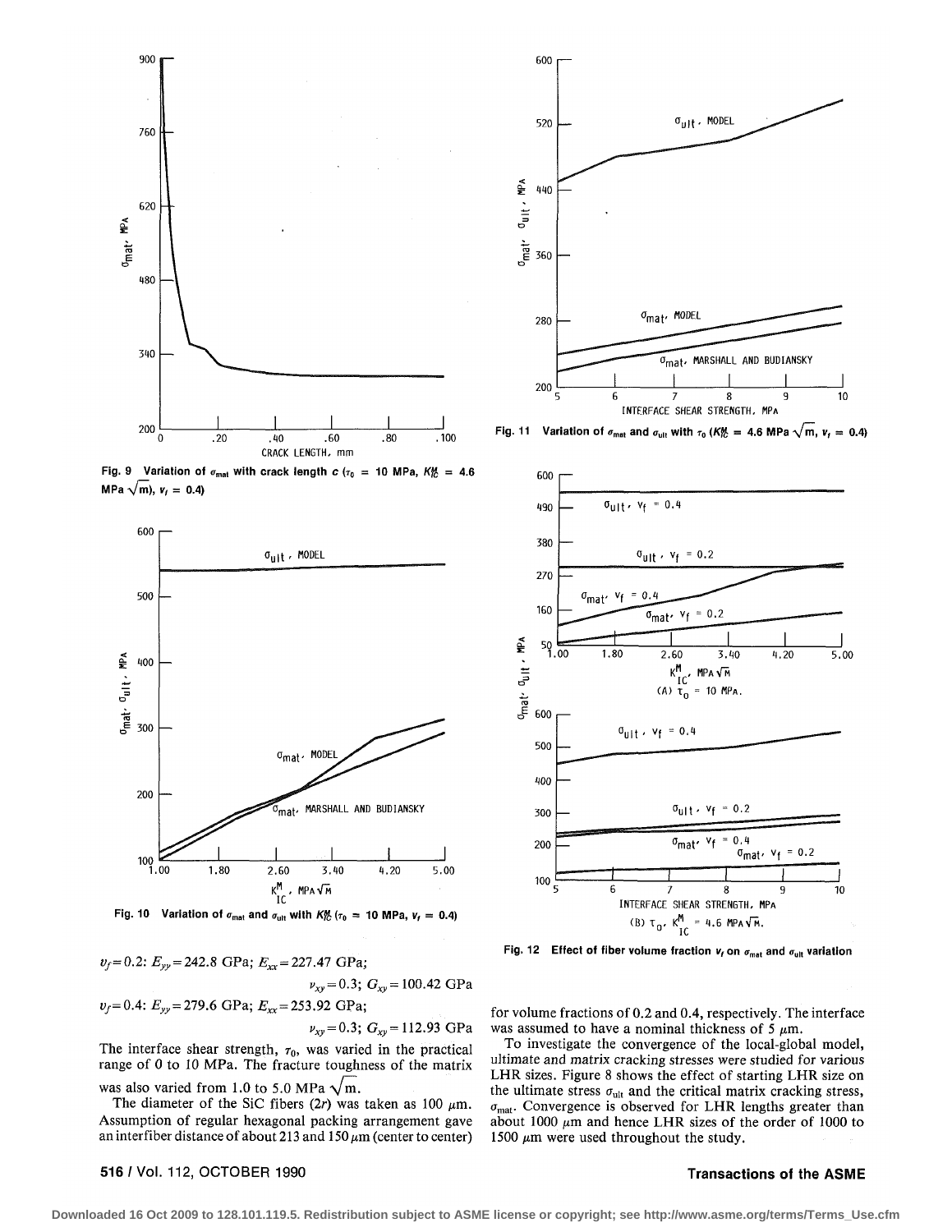

Fig. 13 Variation of crack opening displacement u<sub>o</sub> with crack length  $c(r_0 = 10 \text{ MPa}, K_{cc} = 4.6 \text{ MPa} \sqrt{\text{m}}, v_t = 0.4)$ 

# **Comparisons With Results Obtained by Marshall et al. (1985)**

*Effect of Crack Length.* As mentioned previously, Marshall et al. (1985) have shown that when the crack length is greater than a certain characteristic size, matrix cracking stresses are independent of the crack length c. To check this result, critical matrix cracking stresses  $(\sigma_{\text{mat}})$  were calculated for various crack sizes. For the case  $\tau_0 = 10 \text{ MPa}$ ,  $K_{IC}^M = 4.6 \text{ MPa}$  $\sqrt{m}$ , and  $v_f = 0.4$ , the results are presented in Fig. 9. Although  $\sigma_{\text{mat}}$  is high for small crack lengths, it is found to be independent of crack length for  $c \ge 0.046$  cm. This compares favorably to the steady-state crack length proposed by Marshall et al. (1985) obtained from the relation

$$
c \approx \frac{1}{3} \left( \frac{\pi}{4I^{4/3}} \right) \left[ \frac{K_{IC}^M E_m v_m^2 (1 + \eta) r}{\tau_0 v_f^2 E_f (1 - v_m^2)} \right]^{2/3}
$$
  
 
$$
\approx 0.034 \text{ cm}
$$
 (8)

where  $\eta = v_f E_f/v_m E_m$ ,  $K_{IC}^M$  is the fracture toughness of the matrix, and  $I$  is 1.2 for straight cracks.

It should be noted that equation (8) was derived by assuming that the matrix stress intensity factor,  $K_I^M$ , is related to the composite stress intensity,  $K_I^L$ , by the relation  $K_I^M = K_I^L E_m / I$ *E.* This relation is not valid unless the crack length is of the order of several fiber spacings. In a future communication, the range of validity of this equation will be reported.

*Effect of Matrix Fracture Toughness on amat and*   $\sigma_{ult}$ . Having obtained the steady-state crack length, the critical matrix cracking stress,  $\sigma_{\text{mat}}$ , and ultimate strength of the composite,  $\sigma_{ult}$ , were investigated next using an initial crack length such that steady-state conditions are obtained. The ultimate strength and  $\sigma_{\text{mat}}$  depend on several constituent material properties such as fracture toughness of the components, interface shear strength, fiber spacing and volume fraction of the fibers, etc. Each of these parameters is considered separately. The variation of  $\sigma_{\text{mat}}$  with  $K_{IC}^M$  over the range of 1.0 to

5.0 MPa  $\sqrt{m}$  is studied for a notch length of 1 cm and interfacial shear strength of 10 MPa. The critical matrix cracking stress is found to increase with  $K_{IC}^M$  and the results compare well with those of Marshall et al. (1985) given by

$$
\sigma_{\text{mat}} = 1.83 \left[ \frac{(1 - \nu_m^2)(K_{IC}^M)^2 \tau_0 E_J v_J^2 v_m (1 + \eta)^2}{E_m r} \right]^{1/3} \tag{9}
$$

The results from our model and those obtained from the above relationship are shown in Fig. 10. Since the results of

### $17$ 16  $17$ 10  $1639$ <sup>\*</sup>  $\sqrt{16}$  $17$  $\frac{16}{3}$  3 3 5  $9\overline{3}$ 15  $\overline{16}$ 17  $\frac{13}{15}$  5 9 5  $\overline{15}$  $\overline{16}$  $\overline{10}$ वि  $\overline{10}$  $481$ 9  $16$  $\overline{17}$  $113$  $\frac{4}{7}$  15<br> $\frac{7}{3}$  14  $14 | 16$ 16  $\overline{17}$  $16$  $9$   $16$   $10$  $\overline{6}$  $14|16|$  $415$ EVENT # LOAD, MPA FAILURE EVENT 4 8 110 FIRST INTERFACE FAILURE  $\frac{1}{3}$  16 2 5<br>3 16 2 8 5  $\overline{15}$  $\overline{15}$ 2 150 INTERFACE FAILURE ৰা  $\overline{15}$ 19 INTERFACE FAILURE 3 200  $16$ 250 INTERFACE FAILURE q i\* VARIOUS INTERFACE FAILURES  $16$ 250-295  $17$ 295 FIRST MATRIX CRACK 5 MATRIX AND INTERFACE FAILURE 295.5 e 296 MATRIX AND INTERFACE 7 297 MATRIX AND INTERFACE 8 9 298 MATRIX AND INTERFACE 10 299 MATRIX AND INTERFACE 11 300-305 THROUGH MATRIX CRACK (BEYOND REGION SHOWN)  $12$ 305-500 EXTENSIVE SECONDARY MATRIX CRACKING (NOT SHOWN) 13 FIRST FIBER FAILURE 505 510 FIBER 11 15 515 FIBER IS EXTENSIVE FIBER CRACKING 510 17 550 ULTIMATE (CATASTROPHIC) FAILURE

(EVENTS MARKED WITH AN ASTERICK (\*) DENOTE VERTICAL CRACKING WITHIN AN LHR ELEMENT)

**Fig. 14 Schematic representation of the principal failure events in the LHR zone** ( $\tau_0$  = 10 MPa,  $K_K^M$  = 4.6 MPa  $\sqrt{m}$ ,  $v_f$  = 0.4)



Fig. 15  $\,$  Axial load deflection curve for various  $\tau_0$  values (K½  $\,$  =  $\,$  4.6 MPa  $\,$  $\sqrt{m}$ ,  $v_f = 0.4$ 

Marshall et al. (1985) and Budiansky et al. (1986) are almost equivalent, they do not plot as separate curves. The ultimate strength is not affected significantly by variation in  $K_{IC}^M$ , since the ultimate strength of the composite is controlled primarily by the fiber-bundle strength. If  $l_u$  is the length of the initially uncracked ligament in the notched specimen of width w, the bundle strength is given by  $\sigma_f v_f(l_u/w)$ , where  $\sigma_f$  is the tensile strength of the fibers. For the SiC fibers,  $\sigma_f = 1.83$  GPa. Hence, for a notch length of 1 cm and  $w = 5$  cm, the theoretical bundle strength is 586 MPa for  $v_f = 0.4$ , and 293 MPa for  $v_f$  $= 0.2$ . The ultimate composite strength,  $\sigma_{\text{ult}}$ , obtained using our model is slightly less than these calculated values. This is due to the sequential breakage of the fibers leading to catastrophic failure.

*Effect of Interfacial Shear Strength.* Since interface shear strengths are difficult to estimate, a parametric study was conducted for  $\tau_0$  ranging from 5.0 to 10.0 MPa. The variation of  $\sigma_{\text{mat}}$  with  $\tau_0$ , shown in Fig. 11, shows good agreement with results obtained by Marshall et al. (1985) using equation (9).

*Effect of Fiber Volume Fraction.* Two fiber volume frac-

### **Journal of Engineering for Gas Turbines and Power OCTOBER 1990, Vol. 112 / 517**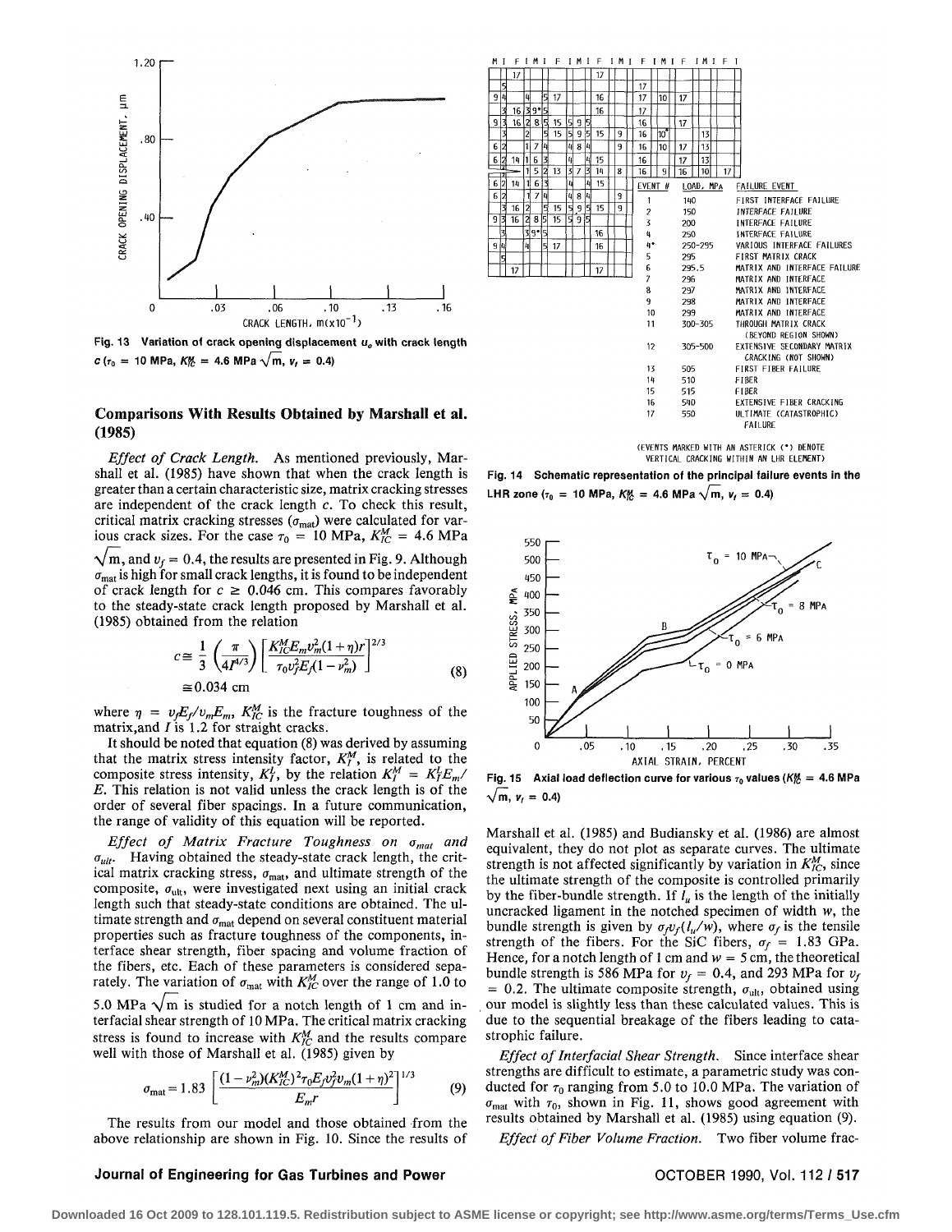tions  $v_f$  were considered, 0.2 and 0.4. The fiber volume fraction controls the interfiber spacing and its effects on  $\sigma_{\text{mat}}$  and  $\sigma_{\text{ult}}$ with respect to  $K_{IC}^M$  and  $\tau_0$  are presented in Figs. 12(*a*) and 12(*b*). It is observed that  $\sigma_{\text{mat}}$  and  $\sigma_{\text{ult}}$  values for  $v_f = 0.2$  are approximately half of those for  $v_f = 0.4$ . These results agree with those obtained using equation  $(9)$ .

*Variation of Crack Mouth Opening Displacement With Crack Length.* Another key concept introduced in the model developed by Marshall et al. (1985) is that of the equilibrium crack opening  $u = u_0$  for long cracks. To study the effect of crack length on *u,* the crack opening displacement at the mouth of the crack was recorded for various crack lengths (Fig. 13). Although *u* increases with increasing crack length for crack lengths less than 1 cm, it appears to approach a constant value of approximately 1  $\mu$ m for crack lengths greater than that size. This value may be compared to the limiting displacement  $u_0$ estimated by Marshall et al. (1985) by the relationship

$$
u_o = \frac{\sigma^2 r}{\{4\tau_0 v_f^2 E_f (1+\eta)\}}
$$
(10)

where  $\sigma$  is the far-field applied load. For  $\sigma = \sigma_{\text{mat}} = 300 \text{ MPa}$ ,  $\tau_0 = 10$  MPa, and  $v_f = 0.4$ ,  $u_o \approx 0.8$   $\mu$ m. The agreement is quite good.

### **Comparison With Results Obtained by Budiansky et al. (1986)**

*Comparison of Critical Matrix Cracking Stress amat.* The critical matrix cracking stresses obtained using our model are compared to those obtained by Budiansky et al. (1986) for unbonded composites (equations  $(1)-(3)$ ). Because their results lead to predictions equivalent to those of Marshall et al. (1985) they plot as the same curve in Figs. 10 and 11.

*Comparison of Slip Lengths.* For unbonded composites, the slip length has been derived by Budiansky et al. (1986) as

$$
\frac{l_s}{r} = \frac{\sigma v_m E_m}{2 v_f E \tau_0} - \frac{1}{\rho} \tag{11}
$$

where  $l_s$  is the slip length on either side of the crack face,  $\sigma$  is the applied stress, and

$$
\rho = \frac{B^2}{v_m} \left[ \frac{6E}{E_f(1 + v_m)} \right]^{1/2} \tag{12}
$$

For  $\tau_0 = 10 \text{ MPa}$ ,  $K_{IC}^M = 4.6 \text{ MPa} \sqrt{\text{m}}$ ; and  $\sigma = \sigma_{\text{mat}} = 300$  $MPa, l_s = 806 \mu m.$ 

Results of our simulation are schematically presented in Fig. 14. The slip length is approximately 900 to 1000  $\mu$ m on either side of the crack face, which agrees quite well with the results of Budiansky et al. (1986).

**Composite Failure Sequence.** While the existing models are concerned only with the steady-state condition, the present model enables a detailed study of the failure sequence as the specimen is loaded incrementally. A schematic representation of the failure events in the LHR for a notch length of 1 cm,  $\tau_0$  = 10 MPa, and  $K_{IC}^M$  = 4.6 MPa  $\sqrt{m}$  is shown in Fig. 14. Slipping first occurs at an applied stress of 140 MPa, and the interface continues to slip with increasing load. The first matrix crack is observed around the crack tip at a stress of 295 MPa. For matrices with lower  $K_{IC}^M$ , some microcracking is observed around the crack tip before the growth of the main crack. The matrix crack steadily progresses through the composite section and traverses it completely at a critical matrix cracking stress of about 305 MPa ( $\sigma_{\text{mat}}$ ). As the load is increased, several

secondary matrix cracks appear in the matrix. The first fiber failure occurs at a load of 505 MPa, and in general, this occurs at a load of about 90 percent of the ultimate stress. With increasing load, the crack breaks through three successive fibers before catastrophic failure occurs at an ultimate stress of 550 MPa.

**Load-Deflection Behavior.** The load-deflection curves as functions of the interfacial shear strength are shown in Fig. 15. Except for the case  $\tau_0 = 0$ , it is observed that nonlinearities begin at point (a) before  $\sigma_{\text{mat}}$  is reached. This decrease in stiffness is a result of fiber slipping and matrix microcracking. A further reduction in stiffness occurs at region *(b).* This region corresponds to extensive matrix cracking through the section of the composite, so that the load is now essentially carried by the fibers. The ultimate failure load  $(\sigma_{\text{ult}})$  is reached at (c).

### **Conclusion**

A model is presented that can be used to predict the failure characteristics of fiber-reinforced composites. Preliminary results obtained using the model compare favorably with those predicted by existing models. This model may be generalized to consider more complicated geometries and loading conditions as well as the behavior of composites containing a random distribution of microflaws and strengths. It has been suggested (Dollar and Steif, 1988) that assumption of constant interface shear strength may not be accurate. The model is currently being improved through the implementation of more realistic interfacial constitutive modeling. In subsequent work, special friction interface elements developed by Plesha et al. (1987) will be used.

# **Acknowledgments**

The authors are grateful for support from NASA Lewis Research Center (Grant NAG3-856) and for the assistance provided by Professor Robert Mullen, Civil Engineering Department, CWRU in the computational aspects of this work.

### **References**

Aveston, J., Cooper, G. A., and Kelly, A., 1971, "Single and Multiple Fracture," *The Properties of Fibre Composites,* IPC Science and Technology Press, Guildford, United Kingdom, pp. 15-26.

Bubsey, R. T., Shannon, J. L., Jr., and Munz, D., 1983, "Development of Plane Strain Fracture Toughness Test for Ceramics Using Chevron Notched Specimens," *Ceramics for High Performance Applications III: Reliability,* E. M. Lenoe, R. N. Katz, and J. J. Burke, eds., Plenum Press, New York, pp. 753-771.

Budiansky, B., Hutchinson, J. W., and Evans, A. G., 1986, "Matrix Fracture in Fiber-Reinforced Ceramics,*" Journal of the Mechanics and Physics of Solids,*  Vol. 34, No. 2, pp. 167-189.

DiCarlo, J. A., 1984, "High Performance Fibers for Structurally Reliable

Metal and Ceramic Composites," NASA Report, TM-86878. Dollar, A., and Steif, P. S., 1988, "Load Transfer in Composites With a Coulomb Friction Interface," *International Journal of Solids and Structures,*  Vol. 24, No. 8, pp. 789-803.

Kanninen, M. F., Rybicki, E. F., and Griffith, W. I., 1977, "Preliminary Development of a Fundamental Analysis Model for Crack Growth in a Fiber Reinforced Composite Material," *Composite Materials: Testing and Design (Fourth Conference),* ASTM STP 617, American Society for Testing and Materials, Philadelphia, PA, pp. 53-69.

Marshall, D. B., Cox, B. N., and Evans, A. G., 1985, "The Mechanics of Matrix Cracking in Brittle-Matrix Fiber Composites," *Acta Metallurgica,* Vol. 33, No. 11, pp. 2013-2021.

Plesha, M. E., Ballarini, R., and Parulekar, A., 1988, "A Constitutive Model and Finite Element Solution Procedure for Contact Friction Problems," submitted to the ASCE *Journal of Engineering Mechanics.* 

Weeton, J. W., Peters, D. M., and Thomas, K. L., 1987, *Engineer's Guide to Composite Materials,* American Society for Metals, Metals Park, OH.

### **APPENDI X** A

### **Derivation of LHR Element Stiffness**

For a homogeneous isotropic material, the stress-strain relationship is given by

# 518 / Vol. 112, OCTOBER 1990 **Transactions of the ASME**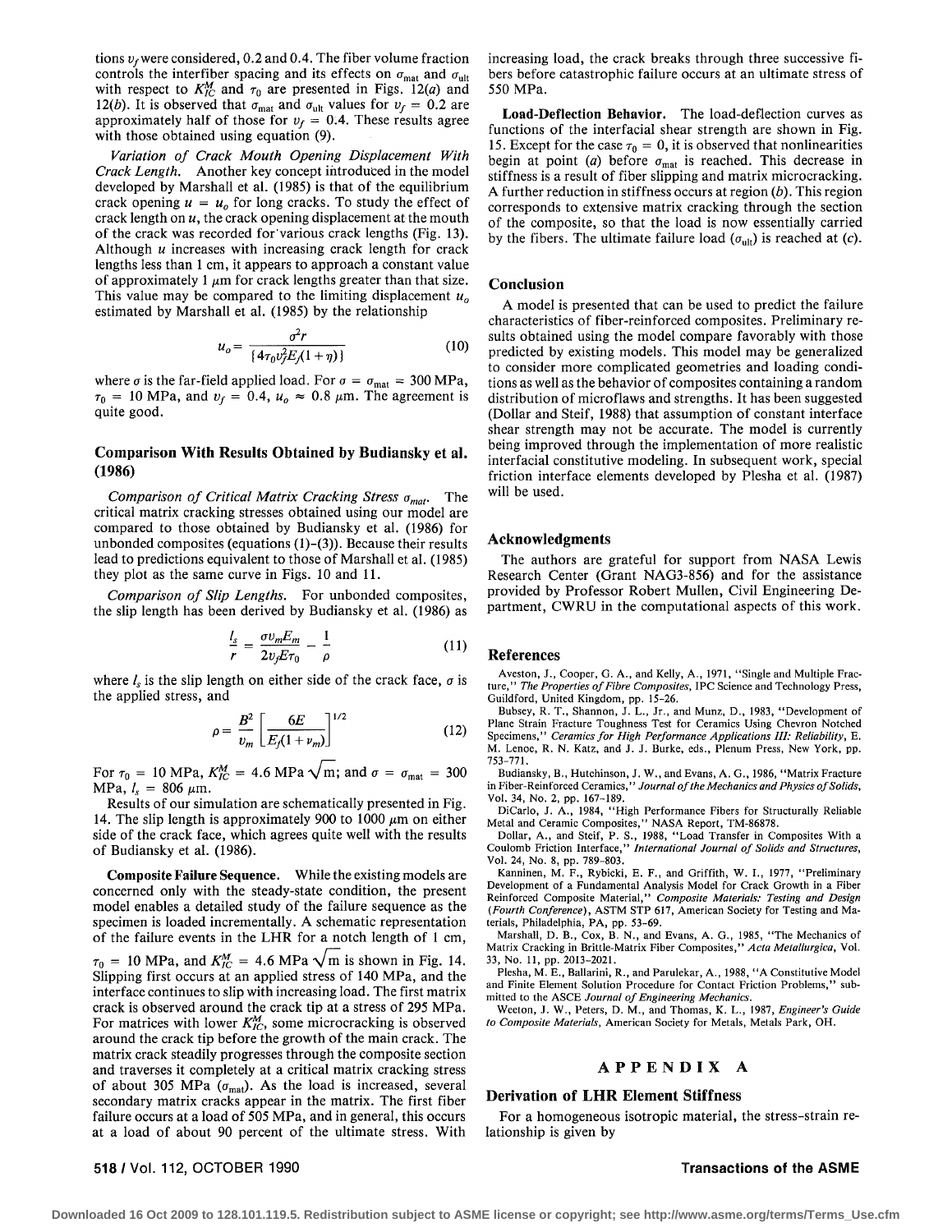

**Fig. A1 Finite continuum element under uniform strain and equivalent LHR element** 

$$
\begin{cases}\n\sigma_{xx} \\
\sigma_{yy} \\
\tau_{xy}\n\end{cases} = \frac{E}{(1+\nu)(1-2\nu)} \begin{bmatrix}\n(1-\nu) & \nu & 0 \\
\nu & (1-\nu) & 0 \\
0 & 0 & (1-2\nu)\n\end{bmatrix} \times \begin{cases}\n\epsilon_{xx} \\
\epsilon_{yy} \\
\epsilon_{xy}\n\end{cases}
$$
\n(A1)

or

$$
\begin{Bmatrix}\n\sigma_{xx} \\
\sigma_{yy} \\
\tau_{xy}\n\end{Bmatrix} = \begin{bmatrix}\nE_{11} & E_{12} & E_{13} \\
E_{21} & E_{22} & E_{23} \\
E_{31} & E_{32} & E_{33}\n\end{bmatrix} \begin{Bmatrix}\n\epsilon_{xx} \\
\epsilon_{yy} \\
\epsilon_{xy}\n\end{Bmatrix}
$$
\n(A2)

The continuum is modeled by a set of spring elements as described previously. The values of the spring constants are related to the material's elastic properties by the following relationships:

$$
K_{xy}^{ij} = E_{12}
$$
\n
$$
K_{xx}^{ij} = \frac{bE_{11}}{a}
$$
\n
$$
K_{yy}^{ij} = \frac{aE_{22}}{b}
$$
\n
$$
C_i = \frac{a \cdot b \cdot E_{33}}{2} \text{ for all } i, j = 1, ..., 4
$$
\n(A3)

where *a* and *b* are the length *(x* direction) and width *(y* direction)



**Fig. A2 Continuum element in pure shear** 



**Fig. A3 LHR element in pure shear** 

of the LHR element, respectively;  $K^{ij}_{xx}$  is the extensional stiffness in the *x* direction between the *i*th and *j*th nodes;  $K_{yy}^{ij}$  is the extensional stiffness in the *y* direction between the rth and *j*th nodes;  $K_{xy}^{ij}$  is the cross extensional component (Poisson's contraction effect); and  $C_i$  is the rotational stiffness at each node.

The above relationships are derived as follows: Consider a finite continuum element of dimensions  $a \times b$ , which is modeled by an LHR spring element of the same dimensions. By forcing the spring element to behave like the continuum element, appropriate relationships may be obtained for the spring stiffnesses, *Kxx, Kxy, Kyy,* and *Cj.* Since the material is isotropic,

 $K_{xx}^{12} = K_{xx}^{34} = K_{xx};$   $K_{yy}^{14} = K_{yy}^{23} = K_{yy};$ 

 $K_{xy}^{12} = K_{xy}^{23} = K_{xy}^{34} = K_{xy}^{14} = K_{xy}^{14} = K_{xy}$ 

and

$$
C_1 = C_2 = C_3 = C_4 = C
$$

Consider the continuum element under a state of uniform strain  $\epsilon_{xx}$  (Fig. A1). If  $\Delta x$  represents the extension of the element in the *x* direction, then  $\Delta x/a = \epsilon_{xx}$ ; or  $\Delta x = \epsilon_{xx}a$ . The stresses in the element are given by  $\sigma_{xx} = E_{11} \epsilon_{xx}$  and the force in the *x* direction in the element is

$$
F_x = \sigma_{xx} b = E_{11} \epsilon_{xx} b \tag{A4}
$$

Imposing an equivalent extension in the *x* direction on the spring element, the forces in the *x* direction at the nodes 2 and

### **Journal of Engineering for Gas Turbines and Power <b>COLOBER 1990, Vol. 112** / 519